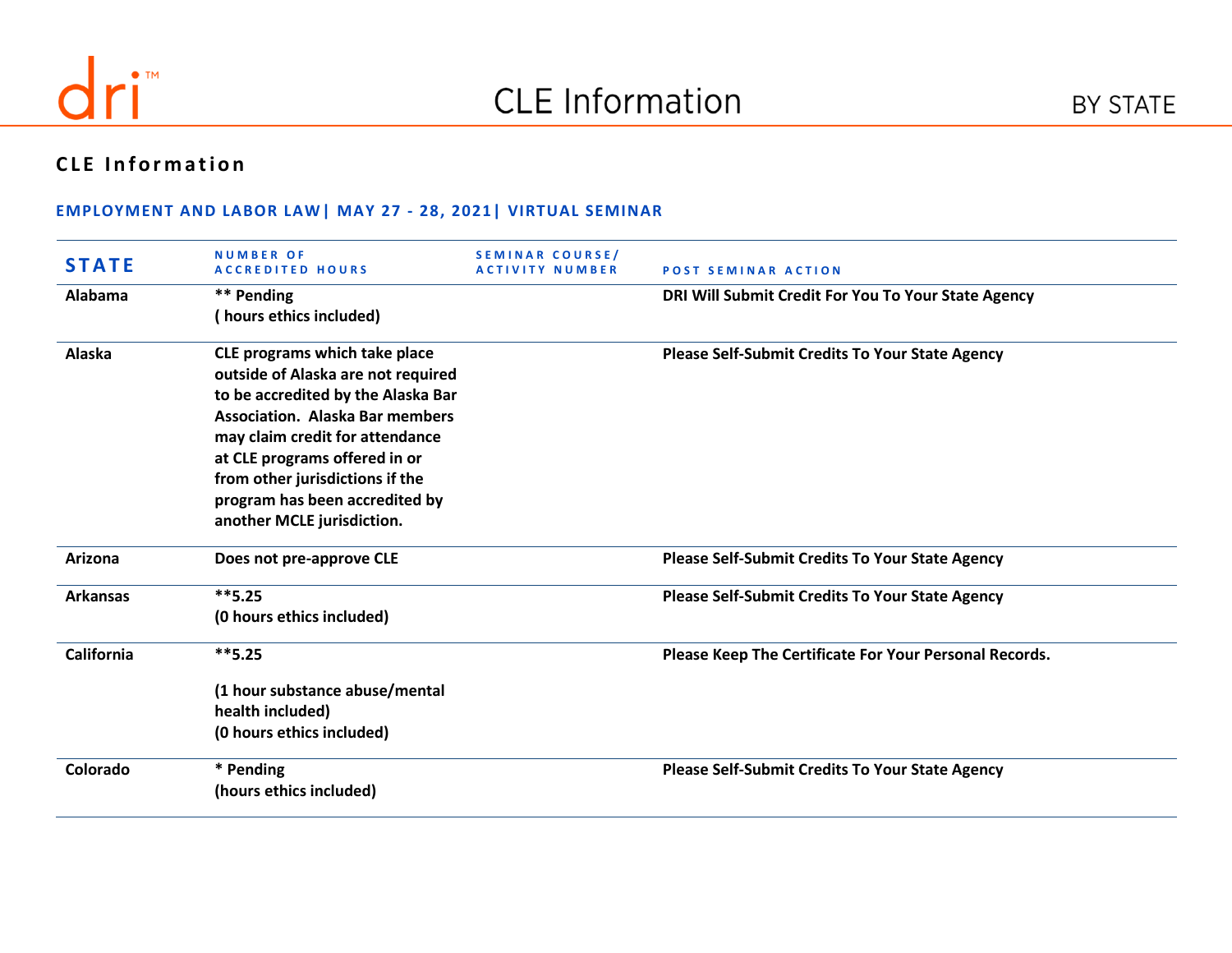| <b>STATE</b>       | <b>NUMBER OF</b><br><b>ACCREDITED HOURS</b> | <b>SEMINAR COURSE/</b><br><b>ACTIVITY NUMBER</b> | <b>POST SEMINAR ACTION</b>                                          |
|--------------------|---------------------------------------------|--------------------------------------------------|---------------------------------------------------------------------|
| <b>Connecticut</b> | $***$ 5.25                                  |                                                  | <b>Please Self-Submit Credits To Your State Agency</b>              |
|                    | (0 hours ethics included)                   |                                                  |                                                                     |
| <b>Delaware</b>    | * Pending                                   |                                                  | DRI Will Submit Credit For You To Your State Agency                 |
|                    | (hours ethics included)                     |                                                  |                                                                     |
| Florida            | $*6.00$                                     | 2103615N                                         | <b>Please Self-Submit Credits To Your State Agency</b>              |
|                    | (0 hours ethics included)                   |                                                  |                                                                     |
|                    | (1 hour mental illness included)            |                                                  |                                                                     |
|                    | (1 hour technology included)                |                                                  |                                                                     |
| Georgia            | ** Pending                                  |                                                  | <b>Please Self-Submit Credits To Your State Agency</b>              |
|                    | (hours ethics included)                     |                                                  |                                                                     |
| Hawaii             | <b>DOES NOT Pre-APPROVE*</b>                |                                                  | Attorneys will need to apply directly to the state. The fee for the |
|                    |                                             |                                                  | application is \$5.00 per credit hour. http://hsba.org              |
| Idaho              | * Pending                                   |                                                  | DRI Will Submit Credit For You To Your State Agency                 |
|                    | (hours ethics included)                     |                                                  |                                                                     |
| <b>Illinois</b>    | **Pending                                   |                                                  | Please Keep The Certificate For Your Personal Records.              |
|                    | (hours ethics included)                     |                                                  |                                                                     |
| Indiana            | * Pending                                   |                                                  | DRI Will Submit Credit For You To Your State Agency                 |
|                    | (hours ethics included)                     |                                                  |                                                                     |
| lowa               | * Pending                                   |                                                  | <b>Please Self-Submit Credits To Your State Agency</b>              |
|                    | (hours ethics included)                     |                                                  |                                                                     |
| <b>Kansas</b>      | * Pending                                   |                                                  | <b>Please Self-Submit Credits To Your State Agency</b>              |
|                    | (hours ethics included)                     |                                                  |                                                                     |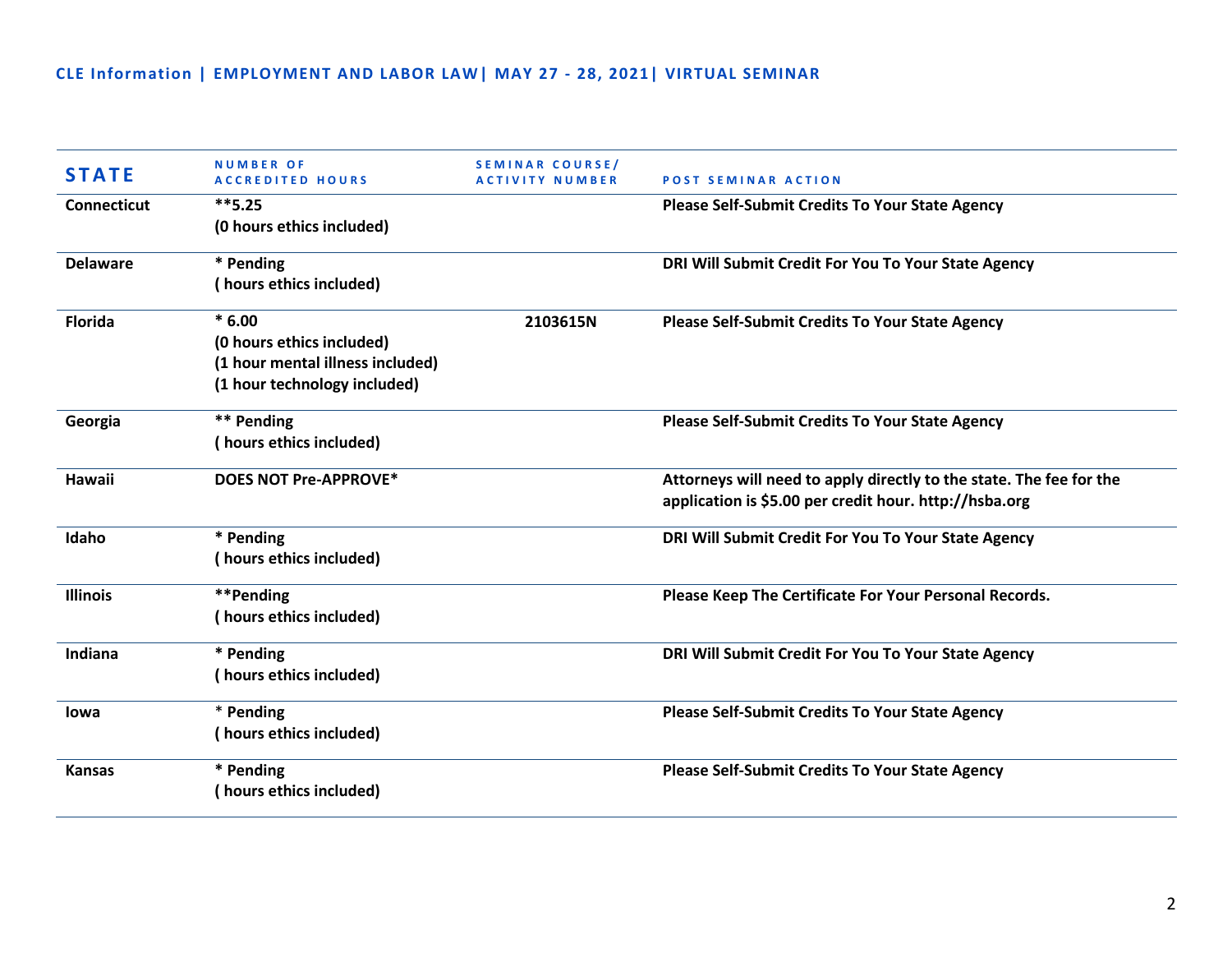| <b>STATE</b>       | <b>NUMBER OF</b><br><b>ACCREDITED HOURS</b>                                                                                                                  | <b>SEMINAR COURSE/</b><br><b>ACTIVITY NUMBER</b> | <b>POST SEMINAR ACTION</b>                             |
|--------------------|--------------------------------------------------------------------------------------------------------------------------------------------------------------|--------------------------------------------------|--------------------------------------------------------|
| Kentucky           | *Pending<br>(hour ethics included)                                                                                                                           |                                                  | <b>Please Self-Submit Credits To Your State Agency</b> |
| Louisiana          | * Pending<br>(hours ethics included)                                                                                                                         |                                                  | DRI Will Submit Credit For You To Your State Agency    |
| <b>Maine</b>       | *Pending<br>(hour ethics included)                                                                                                                           |                                                  | <b>Please Self-Submit Credits To Your State Agency</b> |
| <b>Minnesota</b>   | * Pending<br>(hours ethics included)                                                                                                                         |                                                  | <b>Please Self-Submit Credits To Your State Agency</b> |
| <b>Mississippi</b> | $*5.30$<br>(0 hours ethics included)                                                                                                                         |                                                  | <b>Please Self-Submit Credits To Your State Agency</b> |
| <b>Missouri</b>    | *Pending<br>(hour ethics included)                                                                                                                           |                                                  | <b>Please Self-Submit Credits To Your State Agency</b> |
| <b>Montana</b>     | *Pending<br>(hour ethics included)                                                                                                                           |                                                  | <b>Please Self-Submit Credits To Your State Agency</b> |
| <b>Nebraska</b>    | * Pending<br>(hours ethics included)                                                                                                                         |                                                  | DRI Will Submit Credit For You To Your State Agency    |
| <b>Nevada</b>      | ** NV only grants credit after the<br>individual NV attorney has<br>submitted the General Certificate<br>of Attendance to the Nevada<br><b>Board of CLE.</b> |                                                  | <b>Please Self-Submit Credits To Your State Agency</b> |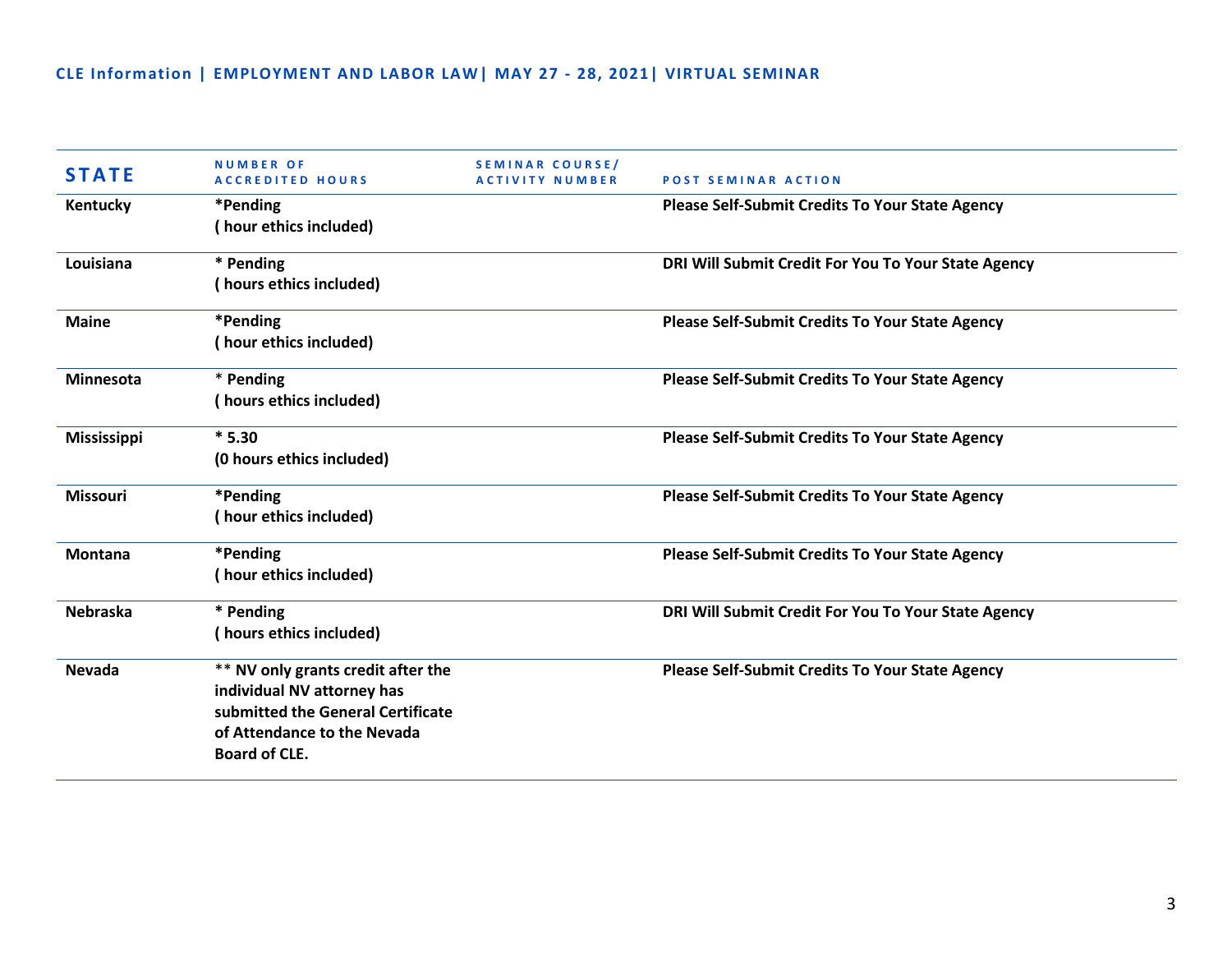| <b>STATE</b>          | <b>NUMBER OF</b><br><b>ACCREDITED HOURS</b>                                                                                                                                                                     | SEMINAR COURSE/<br><b>ACTIVITY NUMBER</b> | <b>POST SEMINAR ACTION</b>                             |
|-----------------------|-----------------------------------------------------------------------------------------------------------------------------------------------------------------------------------------------------------------|-------------------------------------------|--------------------------------------------------------|
| <b>New Hampshire</b>  | As of the new reporting year<br>starting July 1, 2014, attorneys<br>will be reporting their own<br>attendance to programs on a new<br>online system. There will no<br>longer be sponsor accreditation in<br>NH. |                                           | DRI Will Submit Credit For You To Your State Agency    |
| <b>New Jersey</b>     | $*6.30$<br>(0 hours ethics included)                                                                                                                                                                            |                                           | Please Keep The Certificate For Your Personal Records. |
| <b>New Mexico</b>     | $***$ 5.25<br>(0 hours ethics included)                                                                                                                                                                         |                                           | DRI Will Submit Credit For You To Your State Agency    |
| New York+             | $*** 5.00$<br>(0 hours ethics included)<br><b>Under NY's "Approved</b><br>Jurisdiction" Policy. California<br>being an Approved Jurisdiction.                                                                   |                                           | Please Keep The Certificate For Your Personal Records. |
| <b>North Carolina</b> | ** Pending<br>(hour ethics included)                                                                                                                                                                            |                                           | <b>Please Self-Submit Credits To Your State Agency</b> |
| <b>North Dakota</b>   | *Pending<br>(hour ethics included)                                                                                                                                                                              |                                           | DRI Will Submit Credit For You To Your State Agency    |
| Ohio                  | $*5.25$<br>(1 hours professional conduct<br>included)                                                                                                                                                           |                                           | DRI Will Submit Credit For You To Your State Agency    |
| <b>Oklahoma</b>       | * Pending<br>(hours ethics included)                                                                                                                                                                            |                                           | DRI Will Submit Credit For You To Your State Agency    |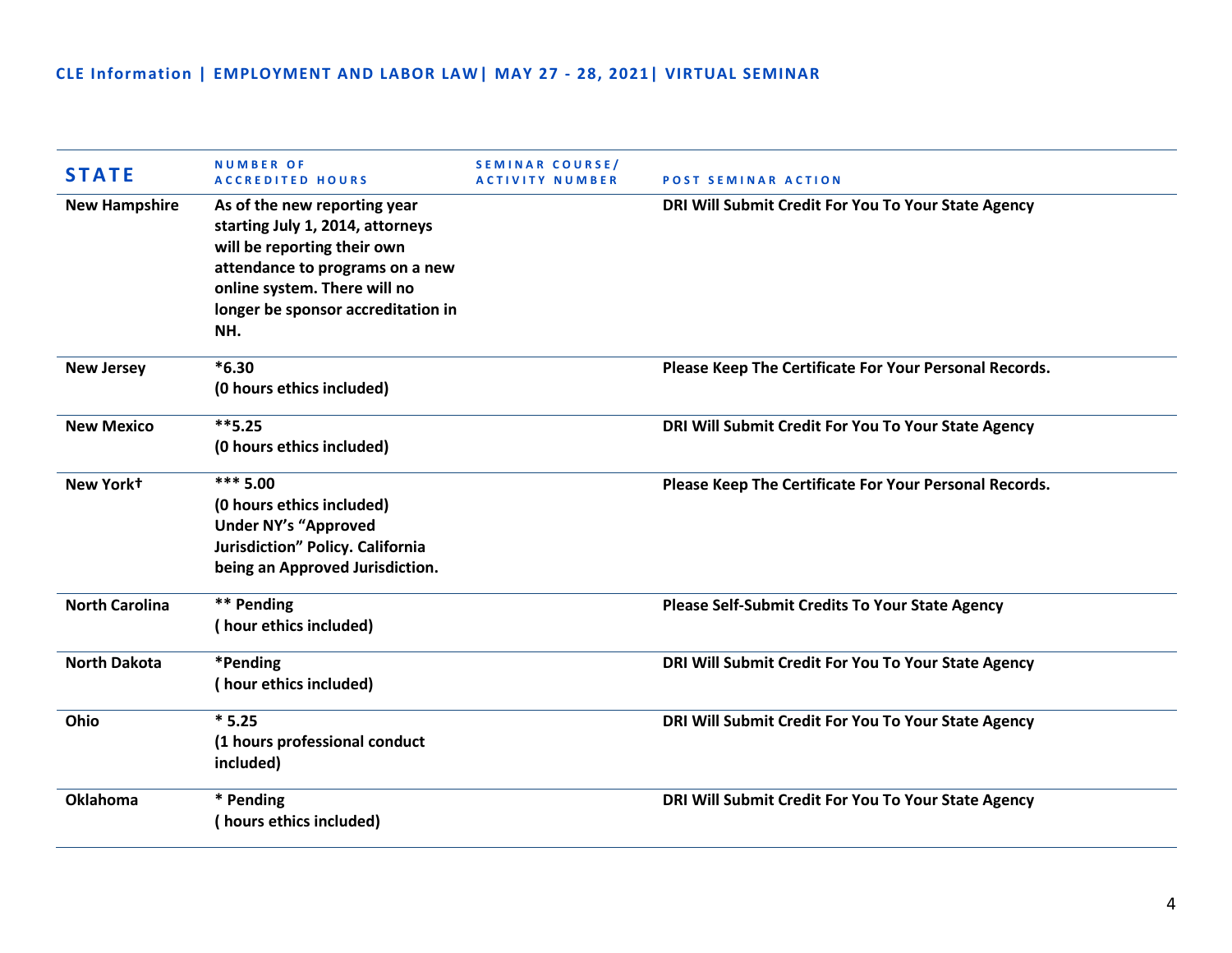| <b>STATE</b>          | <b>NUMBER OF</b><br><b>ACCREDITED HOURS</b> | <b>SEMINAR COURSE/</b><br><b>ACTIVITY NUMBER</b> | <b>POST SEMINAR ACTION</b>                             |
|-----------------------|---------------------------------------------|--------------------------------------------------|--------------------------------------------------------|
| Oregon                | * Pending                                   |                                                  | DRI Will Submit Credit For You To Your State Agency    |
|                       | (hours ethics included)                     |                                                  |                                                        |
| Pennsylvania          | $*5.00$                                     |                                                  | DRI Will Submit Credit For You To Your State Agency    |
|                       | (0 hours ethics included)                   |                                                  |                                                        |
| <b>Rhode Island</b>   | * Pending                                   |                                                  | DRI Will Submit Credit For You To Your State Agency    |
|                       | (hours ethics included)                     |                                                  |                                                        |
| <b>South Carolina</b> | * Pending                                   |                                                  | <b>Please Self-Submit Credits To Your State Agency</b> |
|                       | (hours ethics included)                     |                                                  |                                                        |
| <b>Tennessee</b>      | * Pending                                   |                                                  | DRI Will Submit Credit For You To Your State Agency    |
|                       | (hours dual credit included)                |                                                  |                                                        |
| <b>Texas</b>          | ** Pending                                  |                                                  | DRI Will Submit Credit For You To Your State Agency    |
|                       | (hours ethics included)                     |                                                  |                                                        |
| <b>Utah</b>           | * Pending                                   |                                                  | DRI Will Submit Credit For You To Your State Agency    |
|                       | (hours ethics included)                     |                                                  |                                                        |
| Vermont               | $**5.25$                                    |                                                  | Please Keep The Certificate For Your Personal Records. |
|                       | (0 hours ethics included)                   |                                                  |                                                        |
| Virginia              | * Pending                                   |                                                  | <b>Please Self-Submit Credits To Your State Agency</b> |
|                       | (hours ethics included)                     |                                                  |                                                        |
| Washington            | *Pending                                    |                                                  | <b>Please Self-Submit Credits To Your State Agency</b> |
|                       | (hours ethics included)                     |                                                  |                                                        |
| <b>West Virginia</b>  | $*6.30$                                     |                                                  | DRI Will Submit Credit For You To Your State Agency    |
|                       | (0 hours ethics included)                   |                                                  |                                                        |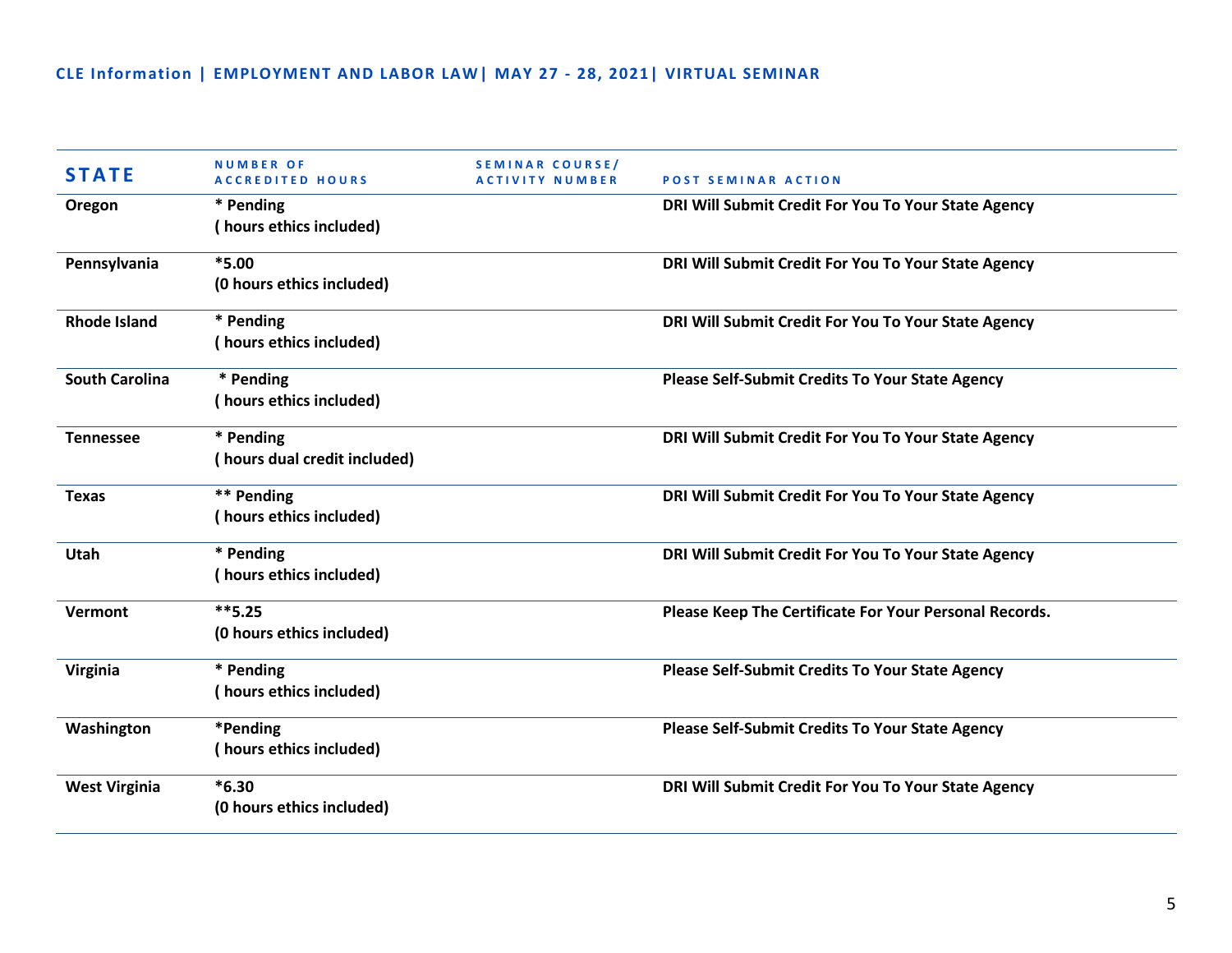| <b>STATE</b>                  | <b>NUMBER OF</b><br><b>ACCREDITED HOURS</b>                                                                                                                 | SEMINAR COURSE/<br><b>ACTIVITY NUMBER</b> | <b>POST SEMINAR ACTION</b>                                                                            |
|-------------------------------|-------------------------------------------------------------------------------------------------------------------------------------------------------------|-------------------------------------------|-------------------------------------------------------------------------------------------------------|
| Wisconsin                     | *Pending<br>hours ethics and professional<br>responsibility included)                                                                                       |                                           | <b>Please Self-Submit Credits To Your State Agency</b>                                                |
| <b>Wyoming</b>                | * Pending<br>hours ethics included)                                                                                                                         |                                           | <b>Please Self-Submit Credits To Your State Agency</b>                                                |
| <b>British Columbia</b>       | *Pending<br>(hours ethics included)                                                                                                                         |                                           | <b>Please Self-Submit Credits To Your Province</b>                                                    |
| <b><i><u>†Ontario</u></i></b> | *Pending                                                                                                                                                    |                                           | <b>Please Self-Submit Credits To Your Province</b>                                                    |
| Nova Scotia                   | The Society will not be accrediting<br>programs. Instead, lawyers are<br>free to choose education that is<br>the most relevant to their practice<br>of law. |                                           | Lawyers must record these activities in their CPD Log, forming part of<br>their Annual Lawyer Report. |

\* Calculated by accrediting agency.

\*\* DRI calculated based upon one credit for every 60 minutes.

\*\*\* DRI calculated based upon one credit for every 50 minutes.

† For NY—this course is transitional in nature and appropriate for newly admitted attorneys. Under New York's Approved Jurisdiction policy, so long as certain requirements are satisfied, New York attorneys may count towards their New York CLE requirement credit earned through participation in outof-state programs accredited by a New York Approved Jurisdiction. The policy applies to both traditional live classroom-format courses and to nontraditional format courses (online, DVD, teleconference, etc.). Check<http://www.nycourts.gov/attorneys/cle/approvedjurisdictions.shtml> to see a list of NY approved jurisdictions.